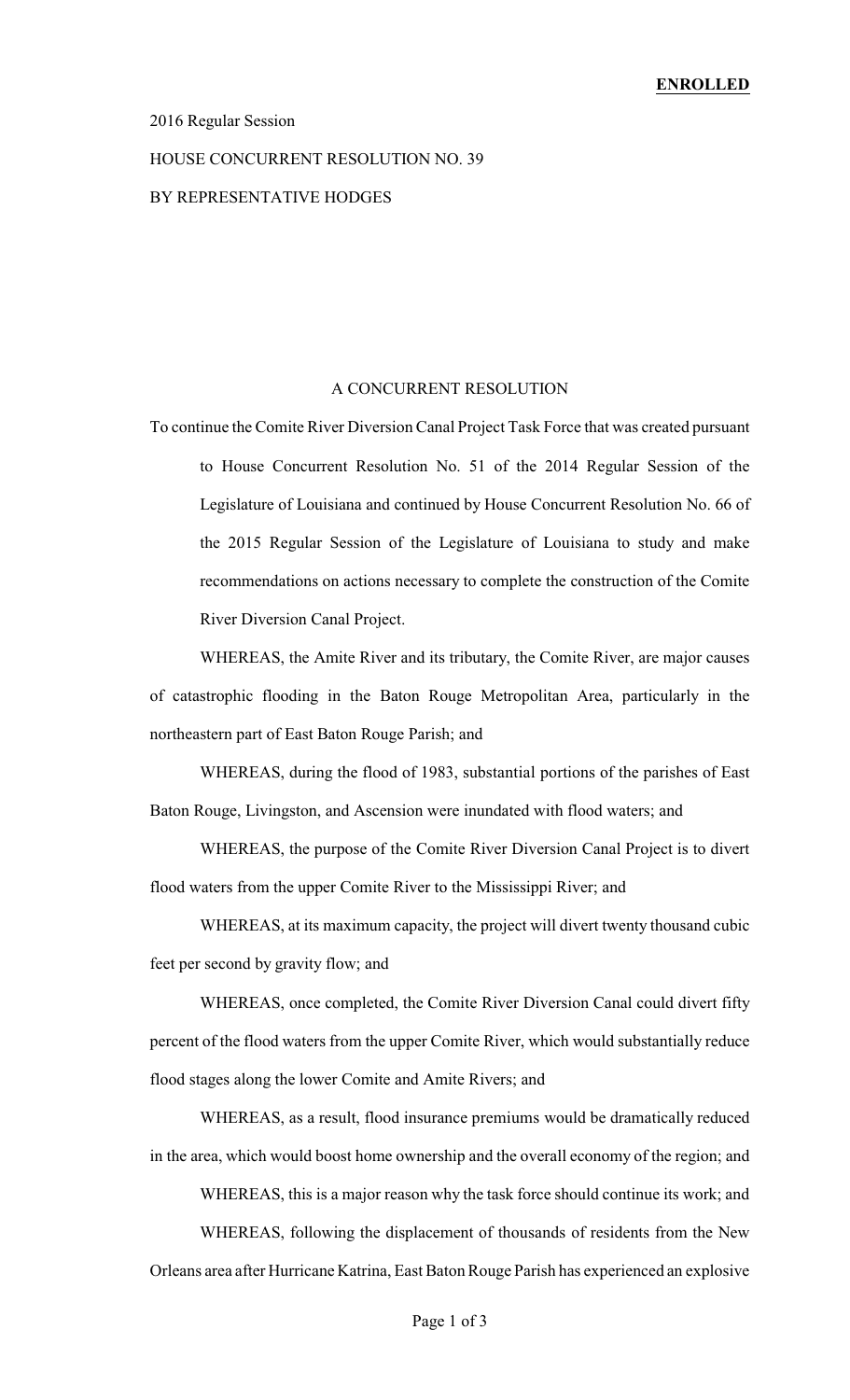population growth and is now the most populous parish in the state, making the Comite River Diversion Canal Project all the more important and urgently significant.

THEREFORE, BE IT RESOLVED that the Legislature of Louisiana does hereby continue the Comite River Diversion Canal Project Task Force to meet and make recommendations to the legislature and the appropriate state and federal agencies on actions necessary to complete the construction and maintenance of the Comite River Diversion Canal Project, including strategies to comply with mitigation requirements and right-of-way acquisitions.

BE IT FURTHER RESOLVED that the task force shall be comprised of the following members:

(1) One member shall be the member of the House of Representatives representing District 64, whose district is directly impacted by the Comite River Diversion Canal Project and who shall be the chairman of the task force.

(2) One member shall be the member of the Senate representing District 6, whose district is directly impacted by the Comite River Diversion Canal Project and who shall be the vice chairman of the task force.

(3) One member shall be the congressman representing Louisiana's  $6<sup>th</sup>$  Congressional District, in which the Comite River Diversion Canal Project is located, or his designee.

(4) One member shall be the district engineer of the United States Army Corps of Engineers, New Orleans District, or his designee.

(5) One member shall be the secretary of the Department of Transportation and Development, or his designee.

(6) One member shall be the executive director of the Coastal Protection and Restoration Authority, or his designee.

(7) One member shall be a former member of the Amite River Basin Drainage and Water Conservation District board of commissioners appointed by the chairman of the task force.

(8) One member shall be a current member of the Amite River Basin Drainage and Water Conservation District board of commissioners appointed by the chairman of the task force.